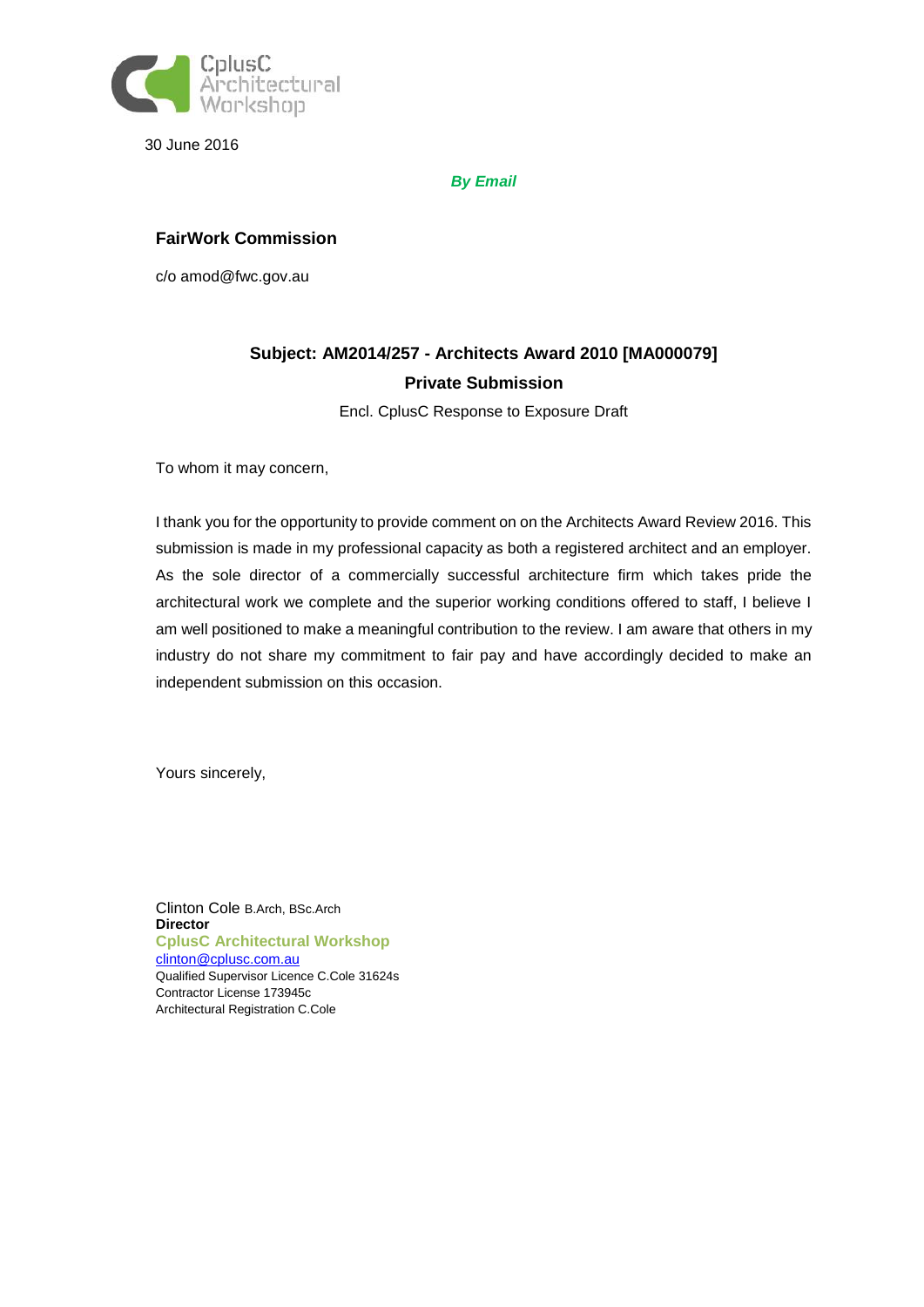

# Contents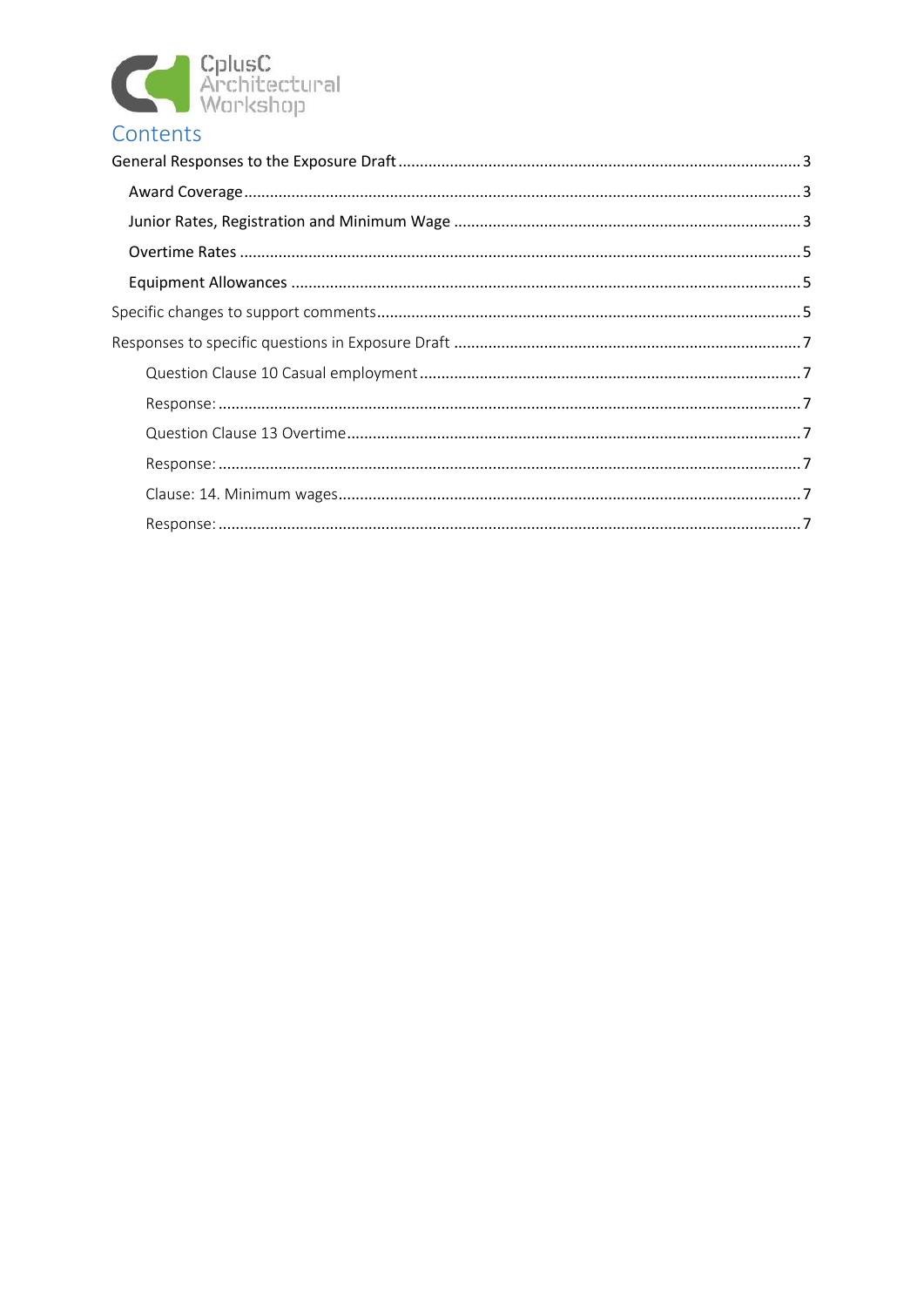

# <span id="page-2-1"></span><span id="page-2-0"></span>General Responses to the Exposure Draft

#### Award Coverage

At present, the vast majority of persons intending to become architects complete an undergraduate degree, followed by a Master of Architecture. Then when eligible (i.e. when 3300 hours of supervised work have been completed) they undertake the Architectural Practice Examination (APE). It is not uncommon for a period of work experience to be undertaken between Bachelor and Masters Degrees, indeed admission into most Masters Programs requires it. Not every graduate moves through to formal registration as an architect, as this is not a requirement for many architectural roles.

The current definition of "graduate" applies only those who have graduated from a Master's Degree. This has the effect of leaving persons employed in architectural firms after graduating from a three year undergraduate degree but before entering a Master's Degree covered by an alternative award. As the work completed by a Student and a Bachelor graduate are substantially the same, it is unclear why these positions should be regulated by separate awards. This adds another level of regulatory complexity for the employer.

| <b>Circumstance</b>                                            | Covered by present award? |  |
|----------------------------------------------------------------|---------------------------|--|
| Enrolled in Bachelor of Design or similar                      | Yes – Student             |  |
| Bachelor Graduate ("Year Out student")                         | Not covered by award      |  |
| Enrolled in Master of Architecture                             | Yes-Student               |  |
| Graduate of Master of Architecture<br>Yes – Graduate Architect |                           |  |

It is suggested that the definition of Graduate of Architecture be refined to better align with the educational format for architects within Australia and appropriately cover graduates of 3 year undergraduate degrees. These changes interlink with the minimum wages discussed below.

#### <span id="page-2-2"></span>Junior Rates, Registration and Minimum Wage

When considering student pay rates, we believe that the principle of equal pay for equal work should apply. We believe that junior wages for employees between 18 and 21 years of age are discriminatory and should be removed from the award. Accordingly, combining junior and adult student wages is proposed. As a consequence of this change, the instructions for calculating weeks of employment is no longer required for the purposes of determining wage rates. Further, as students of architecture are by definition enrolled in full-time study, it is probable that many will be employed as casual employees. Accordingly, the casual rate for students should be incorporated into the table. [As an aside, many of the existing provisions for junior students are almost impossible to meet (i.e. a student with 6 years of experience who is also under 21 years of age is almost statistically impossible) and are thus regarded as redundant.]

While registration as an architect reflects a minimum level of skill and capability, the registration process does not reflect core competencies that translate in any commercial way back to the market. Further, we believe that it should be at the discretion of the employer to renumerate on the basis of experience and value an employee offers not an increasingly arbitrary title as 'registered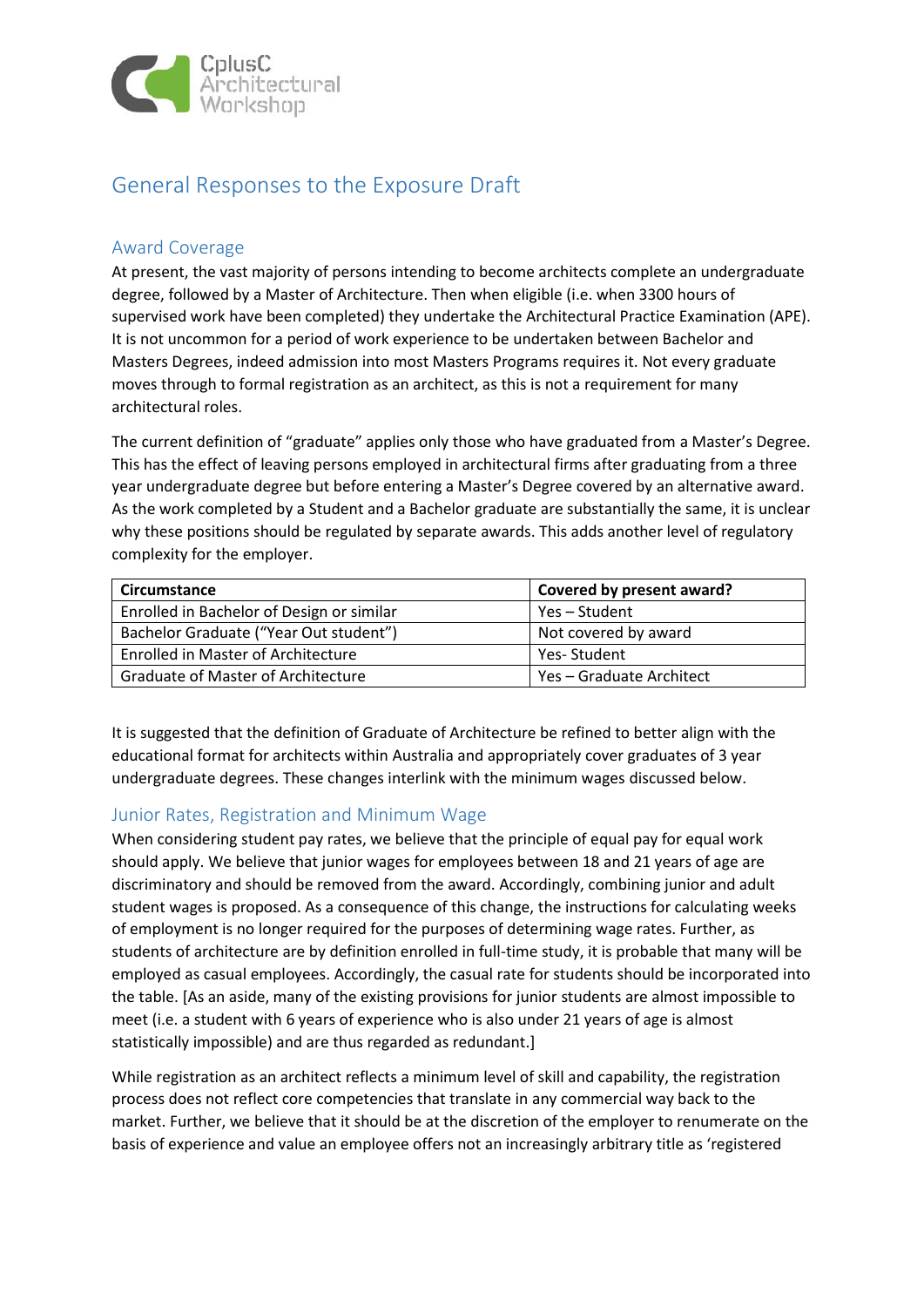

architect'. This position is reflected in the identical job and skill descriptions for both an experienced graduate of architecture and registered architect in the existing Schedule A.

As an additional concern, the list of Prescribed Competencies (Clause 14.3) does not align with the currently published National Standard of Competency for Architects (June 2016). Decoupling the Award and Registration process will increase the flexibility of each instrument and remove the potential for the award and registration process to contain conflicting advice.

Finally, it is considered that the proposed minimum wages at all levels are too low. As such, we are proposing a significant (20%) lift in the award rate for all staff. The 20% suggested increase to all graduate categories reflects a greater appreciation of the value of architectural graduates generally and this increase more than compensates for the removal of the Registered Architect category and the arbitrary pay increase currently associated with registration. Architecture is sometimes characterised as "stale, pale and male" and the current award rates are likely to contribute toward this continuing. As an additional issue, there are a number of long standing and well documented diversity and gender equity issues within architecture, which are crystallised in registration rates in which men remain disproportionately represented. We believe that decoupling registration and pay rates is likely to increase equity within the profession in the long term.

While not directly within the purview of the Award review, the interaction of the Award with other government policies cannot be ignored. A recent architecture graduate is likely to have a Higher Education Loan Program (HELP) debt in excess of \$80 000. The HELP repayment threshold for 2016 is set at \$54,126. If paid current award wages, architectural employees do not cross the repayment threshold until they reach the first pay point for a registered architect. Until this time (or if they choose not to register – potentially indefinitely under the current award), they continue to incur interest at CPI rates on their HELP debt. As the time taken for study and registration combined is typically 12 years, registered architects are likely to be 30 or older i.e. in their peak family formation years the first time they cross the HELP repayment threshold. As part time work patterns are adopted with family formation, we believe these factors are likely to significantly affect the viability and diversity of the architectural profession in the long term, with detrimental impacts for equity groups including women and people from culturally and linguistically diverse backgrounds.

| Circumstance                    | <b>Covered by Proposed award?</b> | <b>Hourly Rate</b>        |
|---------------------------------|-----------------------------------|---------------------------|
| Enrolled in Bachelor of         | Yes - Single student rate         | Minimum wage (adult rate) |
| Design or similar               |                                   |                           |
| <b>Bachelor Graduate ("Year</b> | Yes - Graduate of Architecture    | \$23.51                   |
| Out student")/Enrolled M        | (Part I)                          |                           |
| Architecture                    |                                   |                           |
| Graduate M Arch                 | Yes – Graduate of Architecture    | \$28.21                   |
|                                 | (Part II)                         |                           |
|                                 | 1 <sup>st</sup> Pay Point         | \$29.70                   |
|                                 | 2 <sup>nd</sup> Pay Point         | \$31.19                   |
| <b>Experienced Graduate of</b>  | Yes                               | \$32.62                   |
| Architecture/Registered         |                                   |                           |
| Architect                       |                                   |                           |

As a result of the above, we propose a significantly simplified structure and pay rates:

\*All hourly rates are increased by 20%, registration is removed as a pay point.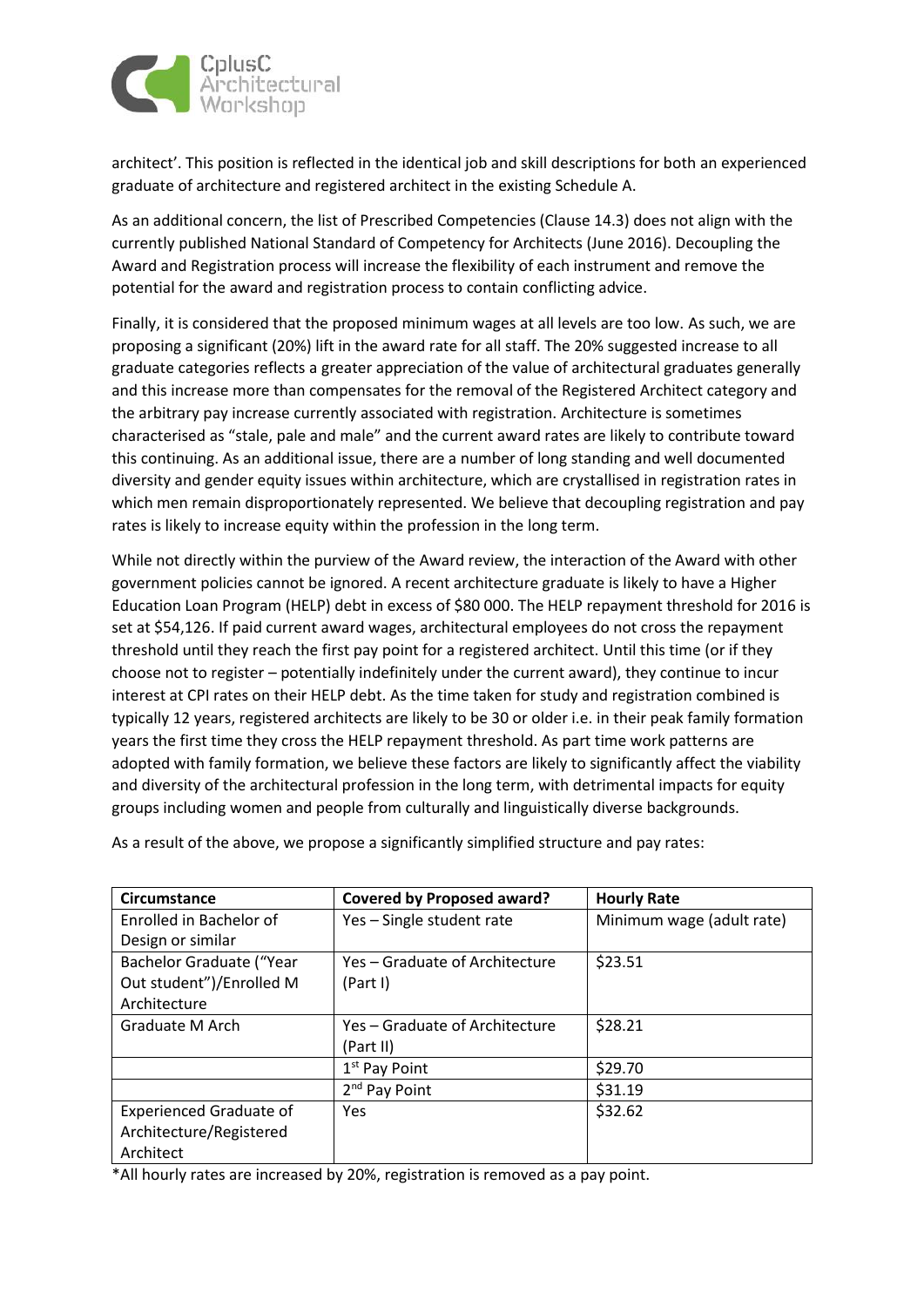

#### <span id="page-4-0"></span>Overtime Rates

In over 11 years in practice, CplusC Architectural Workshop have encountered only a handful of prospective employees who have received time in lieu or paid overtime from other architectural employers. In the rare cases where time in lieu has been offered, it has been on a 'one for one' hourly basis which is typically poorly recorded and dependent on employer goodwill for taking.

Employees' peers indicate that very few of those covered under the award are being paid appropriate overtime at any rate, let alone at 1.5X their ordinary rate (as per the existing award). Realistically, this means that the industry is likely to be in widespread breach of the requirements of Part 13 of the Award. We suggest that even a cursory audit is likely to uncover a myriad of compliance problems amongst architecture firms of all sizes.

Firms complying with the law and paying overtime are at a competitive disadvantage in bidding for work at realistic fee levels. Given the rampant non-payment of overtime and the entrenched cultural tendency to work long hours, we believe that a more appropriate target may be to limit paid overtime to regular hour rates and strictly enforce compliance. We believe the proposal to shift from "time and a half of ordinary hours" to 1.5X the minimum wage for overtime is a small step in the right direction although this is still too complex for many sole practitioners. A realistic solution would be for overtime to be paid at 1X the respective employee's hourly rate. "An hour's work for an hour's pay" is a much simpler and more realistic target and easier to communicate to an industry which is both unsophisticated with respect to understanding award payment compliance and entitlements and complicit in its willingness to accept the status quo as it is of perceived financial benefit to them to act as such.

#### <span id="page-4-1"></span>Equipment Allowances

The existing version of the Award appears to have predominantly been drawn up with regard to manual drafting equipment. This needs to be brought into the modern world as in excess of 90% of drafting is now done using sophisticated computer drafting or modelling programs. The employer must provide the employee all equipment necessary for the performance of the duties for which they have been employed. The employee must not be expected to pay for any equipment required for the performance of their duties. Where this is unavoidable, the employer must promptly reimburse the employee for incurring any such cost.

### <span id="page-4-2"></span>Specific changes to support comments

To support the positions outlined above, a number of consequential changes and additions to the award are required. Some of these are highlighted below. Suggested additions to the text of the Award are in green and underlined, deletions are in red and struck through.

#### **2. Definitions**:

**Graduate of Architecture (Part I)** means an employee who holds a Bachelor Degree which would entitle them to enrol in an Approved Qualification under the eligibility requirements for admission to the Architectural Practice Examination (APE) for registration as an Architect under Australian legislation.

**Graduate of Architecture (Part II)** means an employee who holds an Approved Qualification under the eligibility requirements for admission to the Architectural Practice Examination (APE) for registration as an Architect under Australian legislation.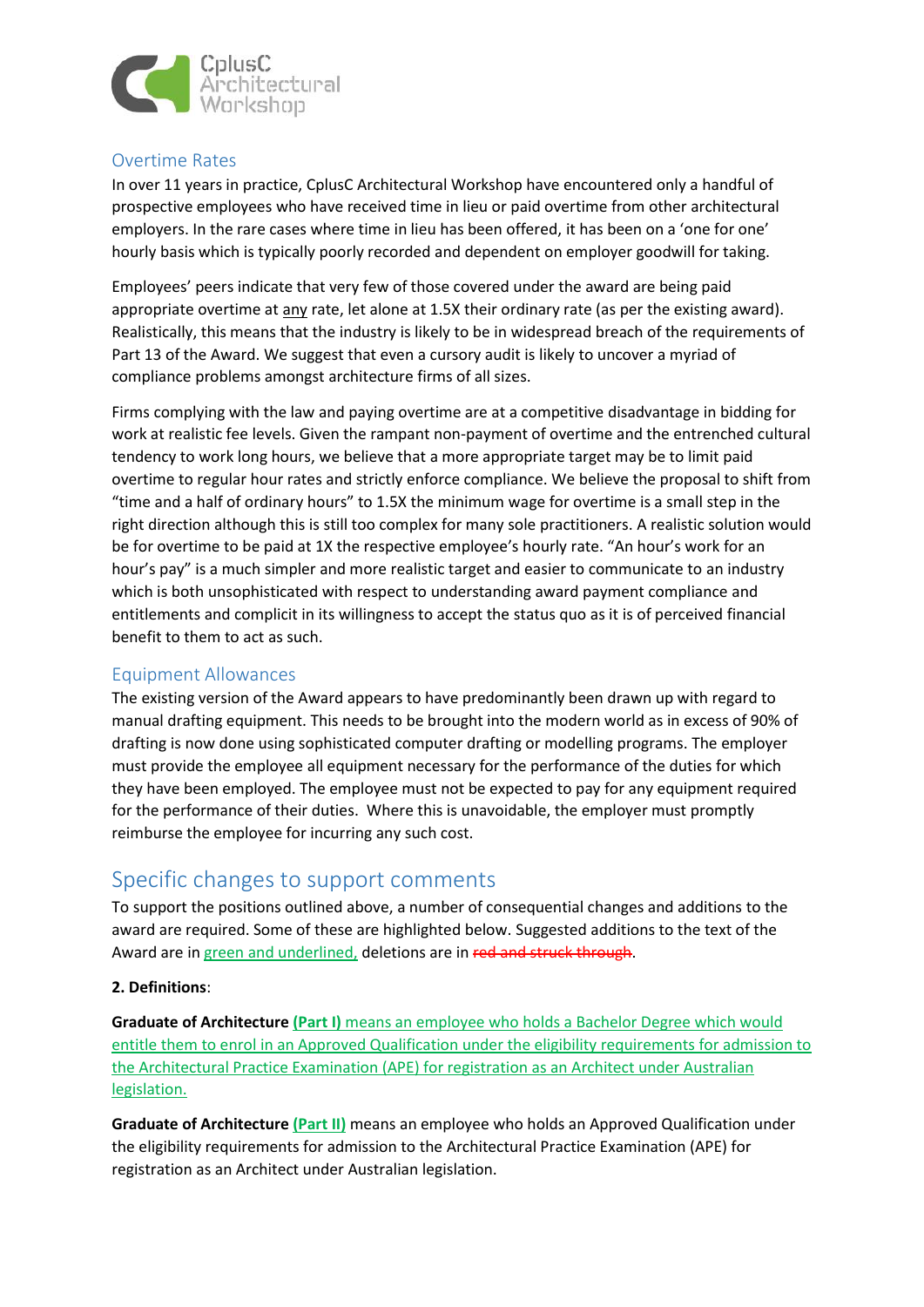

**Student of Architecture** is an employee who is normally enrolled full-time in a course of architecture which when completed would make them a Graduate of Architecture (Part I) and who is employed to gain experience in the practice of architecture.

#### **4. Coverage**

4.1 This occupational award covers employers of architects, students and graduates of architecture throughout Australia with respect to their employees in the classifications in this award in clause 14— Minimum wages and those employees to the exclusion of any other modern award.

4.1 **Architect** means an employee registered as an architect under any Australian legislation. Student of architecture and Graduate of architecture are defined in this award.

#### **15. Equipment and Allowances**

15.4 Equipment and special clothing allowance

(a) The employer must provide the employee all equipment necessary for the performance of the duties for which they have been employed. The employee must not be expected to pay for any equipment required for the performance of their duties. Where this is unavoidable, the employer must promptly reimburse the employee for incurring any such cost.

The employer must reimburse the employee for costs of purchasing equipment, where the employer requires an employee to provide and use the following equipment:

(i) a drawing board; (ii) paraline or drafting machine; (iii) paper; (iv) pencils;  $(v)$  leads; (vi) colours; (vii) inks; and (viii) wearable parts of pen and pencils

#### **Schedule A A.1 Level 1—Graduate of Architecture**

A.1.1 The graduate entry level (Part I and II)

The graduate undertakes initial professional architectural tasks of limited scope and complexity, such as minor phases of broader assignments, in office and site work.